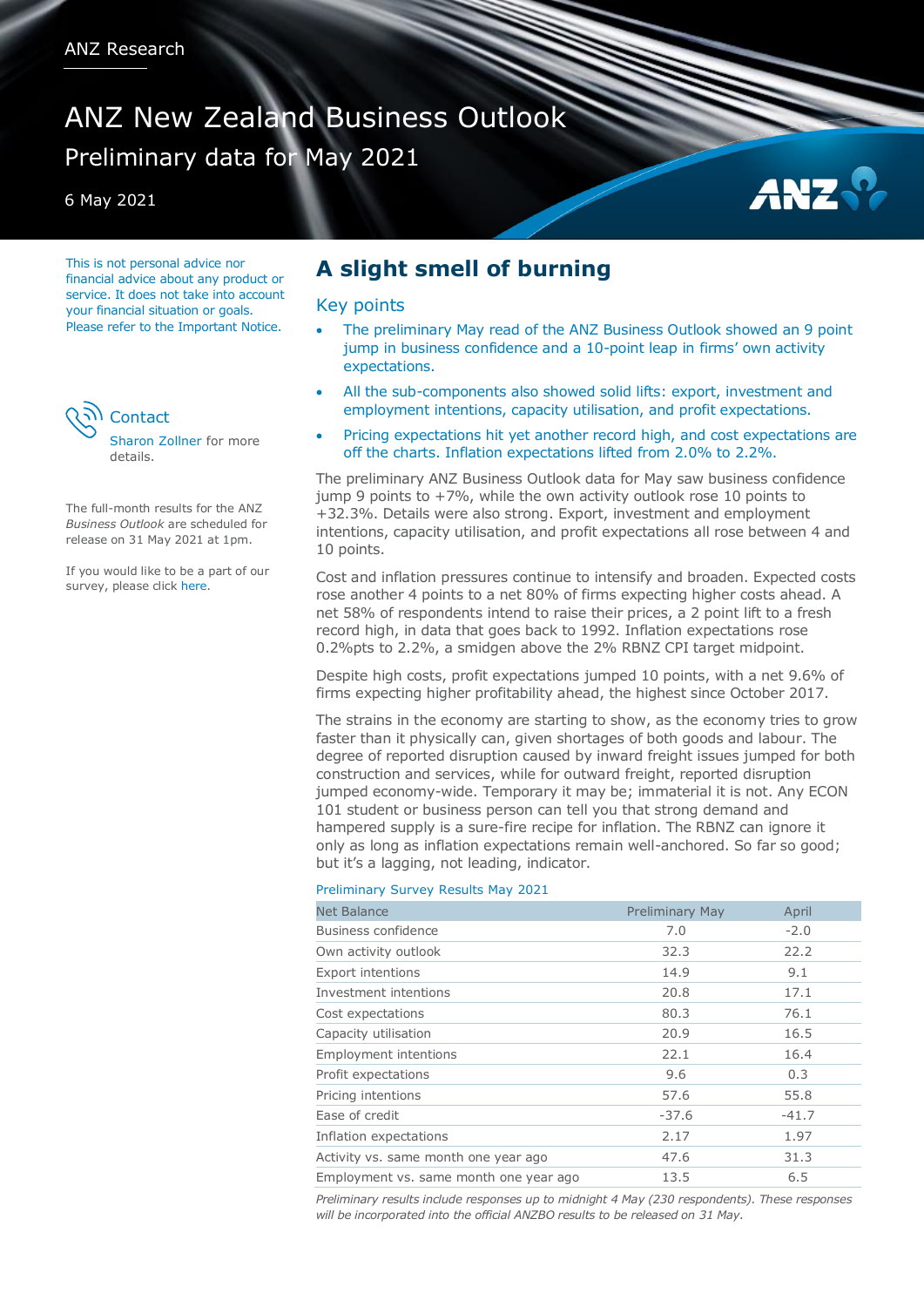









**Inflation expectations and pricing intentions Ease of credit**



Source: ANZ, Statistics NZ







**Profit and cost expectations Investment intentions and capacity utilisation**



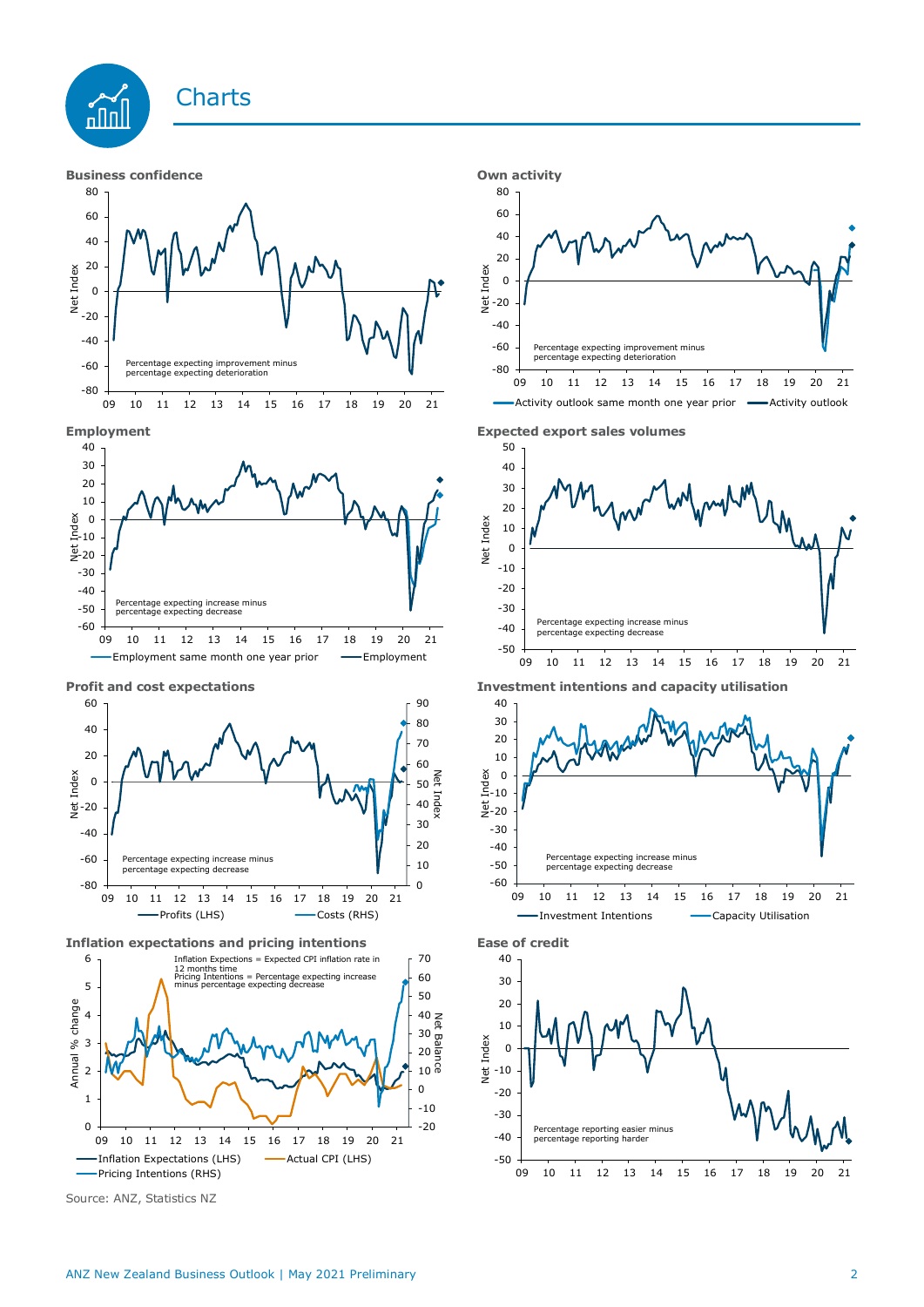## Contact us



## Meet the team

We welcome your questions and feedback. Click [here](https://www.anz.co.nz/about-us/economic-markets-research/economics-research-team/) for more information about our team.



#### <span id="page-2-0"></span>**Sharon Zollner** Chief Economist

Follow Sharon on Twitter @sharon\_zollner

Telephone: +64 27 664 3554 Email: [sharon.zollner@anz.com](mailto:sharon.zollner@anz.com)



## **David Croy** Senior Strategist

Market developments, interest rates, FX, unconventional monetary policy, liaison with market participants.

Telephone: +64 4 576 1022 Email: [david.croy@anz.com](mailto:david.croy@anz.com)



## **Liz Kendall (maternity leave)** Senior Economist

Research co-ordinator, publication strategy, property market analysis, monetary and prudential policy.

Telephone: +64 27 240 9969 Email: [elizabeth.kendall@anz.com](mailto:Elizabeth.Kendall@anz.com)



#### **Finn Robinson** Economist

Macroeconomic forecasting, economic developments, labour market dynamics, inflation and monetary policy.

Telephone: +64 21 629 553 Email: [finn.robinson@anz.com](mailto:finn.robinson@anz.com)



#### **Natalie Denne** PA / Desktop Publisher

Business management, general enquiries, mailing lists, publications, chief economist's diary.

Telephone: +64 21 253 6808 Email: [natalie.denne@anz.com](mailto:natalie.denne@anz.com) General enquiries: [research@anz.com](mailto:research@anz.com)

Follow ANZ Research @ANZ\_Research (global)



## **Susan Kilsby** Agricultural Economist

Primary industry developments and outlook, structural change and regulation, liaison with industry.

Telephone: +64 21 633 469 Email: [susan.kilsby@anz.com](mailto:susan.kilsby@anz.com)



## **Miles Workman**  Senior Economist

Macroeconomic forecast coordinator, fiscal policy, economic risk assessment and credit developments.

Telephone: +64 21 661 792 Email: [miles.workman@anz.com](mailto:miles.workman@anz.com)



### **Kyle Uerata** Economic Statistician

Economic statistics, ANZ proprietary data (including ANZ Business Outlook), data capability and infrastructure.

Telephone: +64 21 633 894 Email: [kyle.uerata@anz.com](mailto:Kyle.Uerata@anz.com)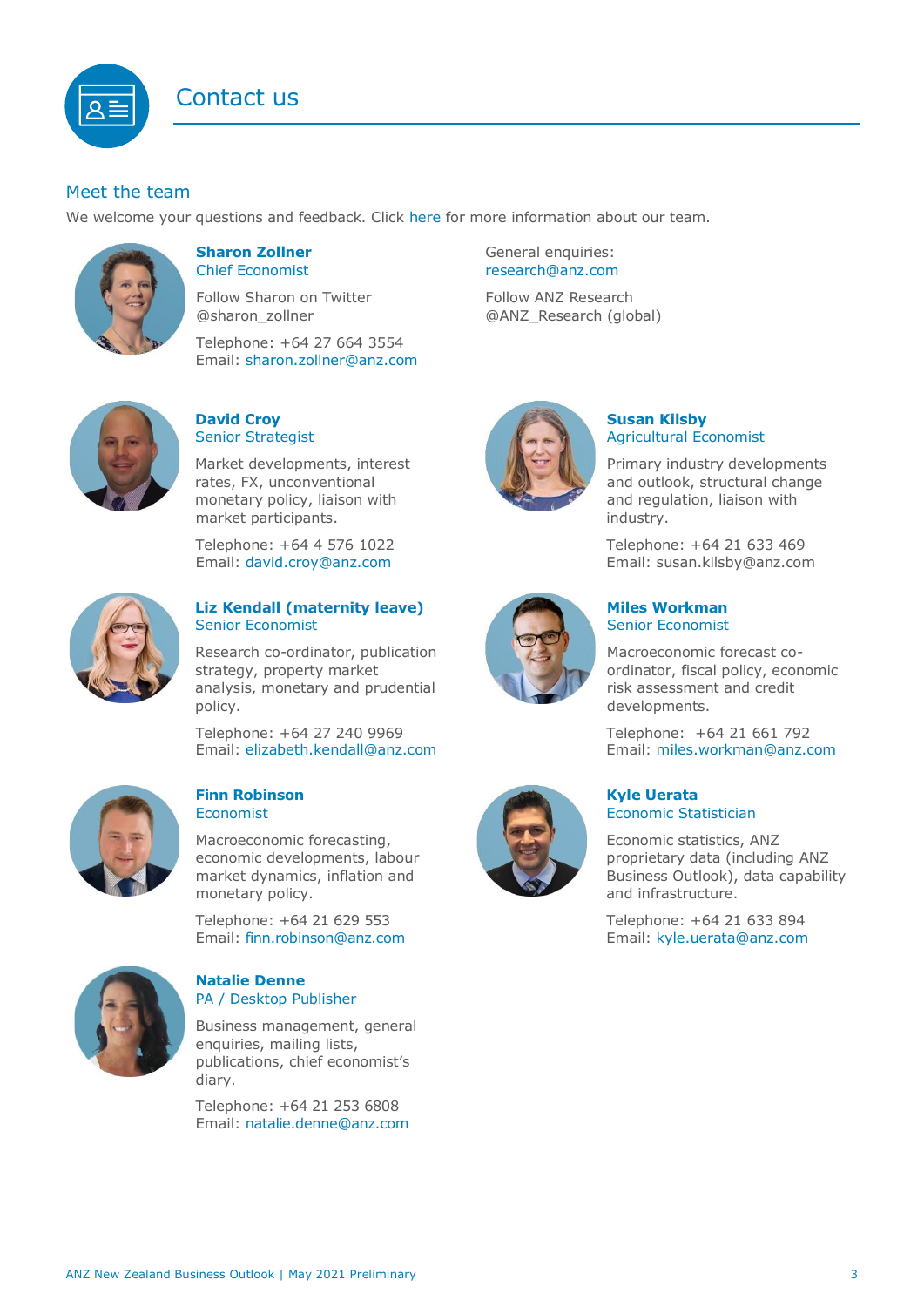Important notice



Last updated: 9 April 2021

This document is intended for ANZ's Institutional, Markets and Private Banking clients. It should not be forwarded, copied or distributed. The opinions and research contained in this document are (a) not personal advice nor financial advice about any product or service; (b) provided for information only; and (c) intended to be general in nature and does not take into **account your financial situation or goals.**

This document may be restricted by law in certain jurisdictions. Persons who receive this document must inform themselves about and observe all relevant restrictions.

**Disclaimer for all jurisdictions:** This document is prepared and distributed in your country/region by either: Australia and New Zealand Banking Group Limited (ABN11 005 357 522) (**ANZ**); or its relevant subsidiary or branch (each, an **Affiliate**), as appropriate or as set out below.

This document is distributed on the basis that it is only for the information of the specified recipient or permitted user of the relevant website (**recipients**).

This document is solely for informational purposes and nothing contained within is intended to be an invitation, solicitation or offer by ANZ to sell, or buy, receive or provide any product or service, or to participate in a particular trading strategy.

Distribution of this document to you is only as may be permissible by the laws of your jurisdiction, and is not directed to or intended for distribution or use by recipients resident or located in jurisdictions where its use or distribution would be contrary to those laws or regulations, or in jurisdictions where ANZ would be subject to additional licensing or registration requirements. Further, the products and services mentioned in this document may not be available in all countries.

ANZ in no way provides any financial, legal, taxation or investment advice to you in connection with any product or service discussed in this document. Before making any investment decision, recipients should seek independent financial, legal, tax and other relevant advice having regard to their particular circumstances.

Whilst care has been taken in the preparation of this document and the information contained within is believed to be accurate, ANZ does not represent or warrant the accuracy or completeness of the information Further, ANZ does not accept any responsibility to inform you of any matter that subsequently comes to its notice, which may affect the accuracy of the information in this document.

Preparation of this document and the opinions expressed in it may involve material elements of subjective judgement and analysis. Unless specifically stated otherwise: they are current on the date of this document and are subject to change without notice; and, all price information is indicative only. Any opinions expressed in this document are subject to change at any time without notice.

ANZ does not guarantee the performance of any product mentioned in this document. All investments entail a risk and may result in both profits and losses. Past performance is not necessarily an indicator of future performance. The products and services described in this document may not be suitable for all investors, and transacting in these products or services may be considered risky.

ANZ expressly disclaims any responsibility and shall not be liable for any loss, damage, claim, liability, proceedings, cost or expense (Liability) arising directly or indirectly and whether in tort (including negligence), contract, equity or otherwise out of or in connection with this document to the extent permissible under relevant law. Please note, the contents of this document have not been reviewed by any regulatory body or authority in any jurisdiction.

ANZ and its Affiliates may have an interest in the subject matter of this document. They may receive fees from customers for dealing in the products or services described in this document, and their staff and introducers of business may share in such fees or remuneration that may be influenced by total sales, at all times received and/or apportioned in accordance with local regulatory requirements. Further, they or their customers may have or have had interests or long or short positions in the products or services described in this document, and may at any time make purchases and/or sales in them as principal or agent, as well as act (or have acted) as a market maker in such products. This document is published in accordance with ANZ's policies on conflicts of interest and ANZ maintains appropriate information barriers to control the flow of information between businesses within it and its Affiliates.

Your ANZ point of contact can assist with any questions about this document including for further information on these disclosures of interest.

**Country/region specific information:** Unless stated otherwise, this document is distributed by Australia and New Zealand Banking Group Limited (**ANZ**).

**Australia.** ANZ holds an Australian Financial Services licence no. 234527. For a copy of ANZ's Financial Services Guide please or request from your ANZ point of contact.

**Brazil, Brunei, India, Japan, Kuwait, Malaysia, Switzerland, Taiwan.** This document is distributed in each of these jurisdictions by ANZ on a cross-border basis.

**Cambodia.** The information contained in this document is confidential and is provided solely for your use upon your request. This does not constitute or form part of an offer or solicitation of any offer to engage services, nor should it or any part of it form the basis of, or be relied in any connection with, any contract or commitment whatsoever. ANZ does not have a licence to undertake banking operations or securities business or similar business, in Cambodia. By requesting financial services from ANZ, you agree, represent and warrant that you are engaging our services wholly outside of Cambodia and subject to the laws of the contract governing the terms of our engagement. **European Economic Area (EEA):** *United Kingdom.* ANZ is authorised in the United Kingdom by the Prudential Regulation Authority (**PRA**) and is subject to regulation by the Financial Conduct Authority (**FCA**) and limited regulation by the PRA. Details about the extent of our regulation by the PRA are available from us on request. This document is distributed in the United Kingdom by Australia and New Zealand Banking Group Limited ANZ solely for the information of persons who would come within the FCA definition of "eligible counterparty" or "professional client". It is not intended for and must not be distributed to any person who would come within the FCA definition of "retail client". Nothing here excludes or restricts any duty or liability to a customer which ANZ may have under the UK Financial Services and Markets Act 2000 or under the regulatory system as defined in the Rules of the Prudential Regulation Authority (**PRA**) and the FCA. ANZ is authorised in the United Kingdom by the PRA and is subject to regulation by the FCA and limited regulation by the PRA. Details about the extent of our regulation by the PRA are available from us on request.

Fiji. For Fiji regulatory purposes, this document and any views and recommendations are not to be deemed as investment advice. Fiji investors must seek licensed professional advice should they wish to make any investment in relation to this document.

**Hong Kong.** This publication is issued or distributed in Hong Kong by the Hong Kong branch of ANZ, which is registered at the Hong Kong Monetary Authority to conduct Type 1 (dealing in securities), Type 4 (advising on securities) and Type 6 (advising on corporate finance) regulated activities. The contents of this publication have not been reviewed by any regulatory authority in Hong Kong.

**India.** If this document is received in India, only you (the specified recipient) may print it provided that before doing so, you specify on it your name and place of printing.